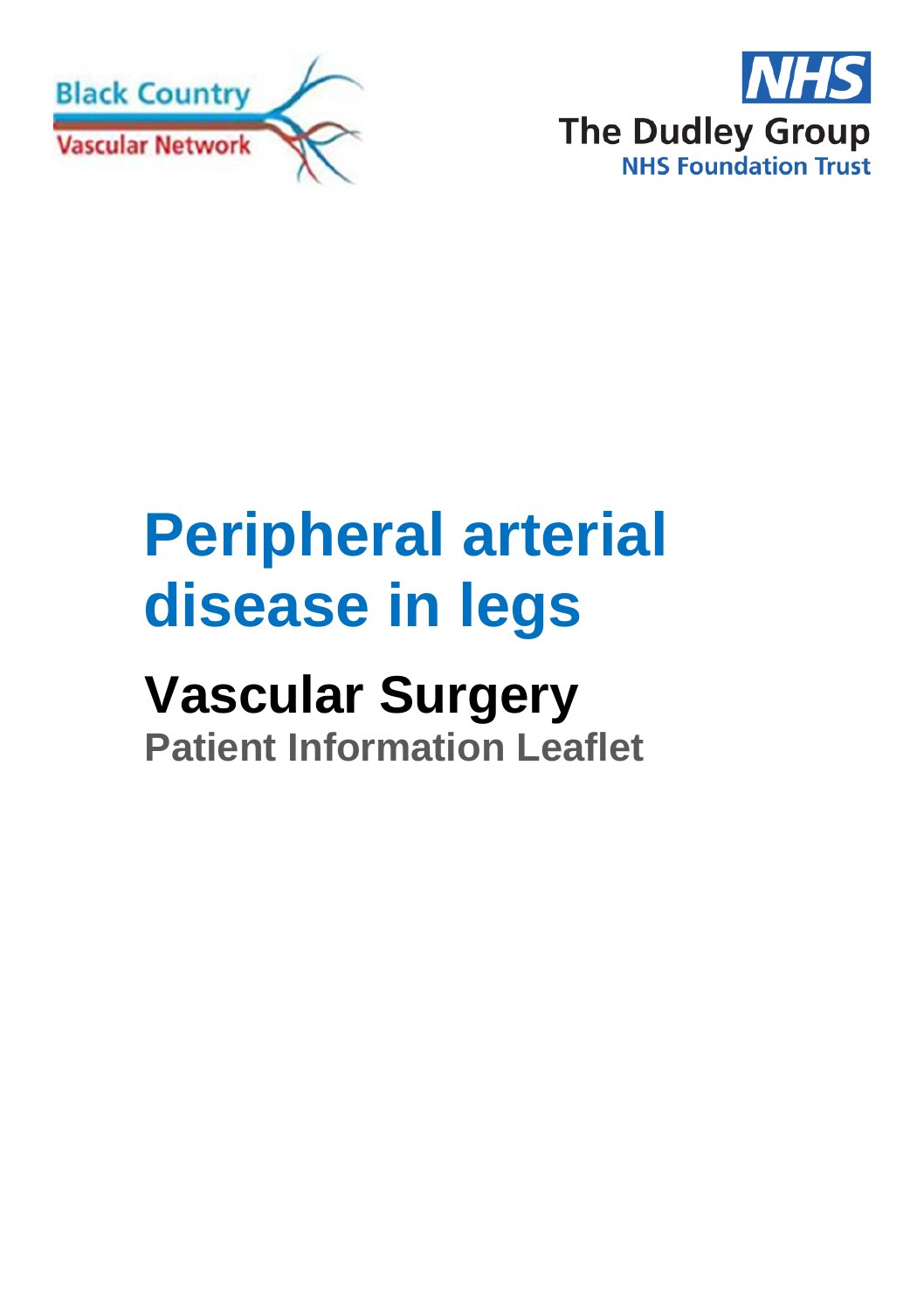## **What is peripheral arterial disease (PAD)?**

Peripheral arterial disease (PAD) is the narrowing of one or more arteries (blood vessels). It mainly affects arteries that take blood to the legs. Arteries to the arms are rarely affected and are not dealt with further in this leaflet. The condition is also known as 'peripheral vascular disease'. It is also sometimes called 'hardening of the arteries' of the legs. It is a common problem that affects nine per cent of the population, but it will only cause symptoms or problems in a quarter of those people.

#### Blood flow through arterv Aorta is restricted (main artery by atheroma from the heart) Artery lliac artery. wall Patches of 2 Femoral arterv atheroma within lining of arterv Main arteries Section of an of the artery with lower body peripheral vascular disease

### **What causes peripheral arterial disease?**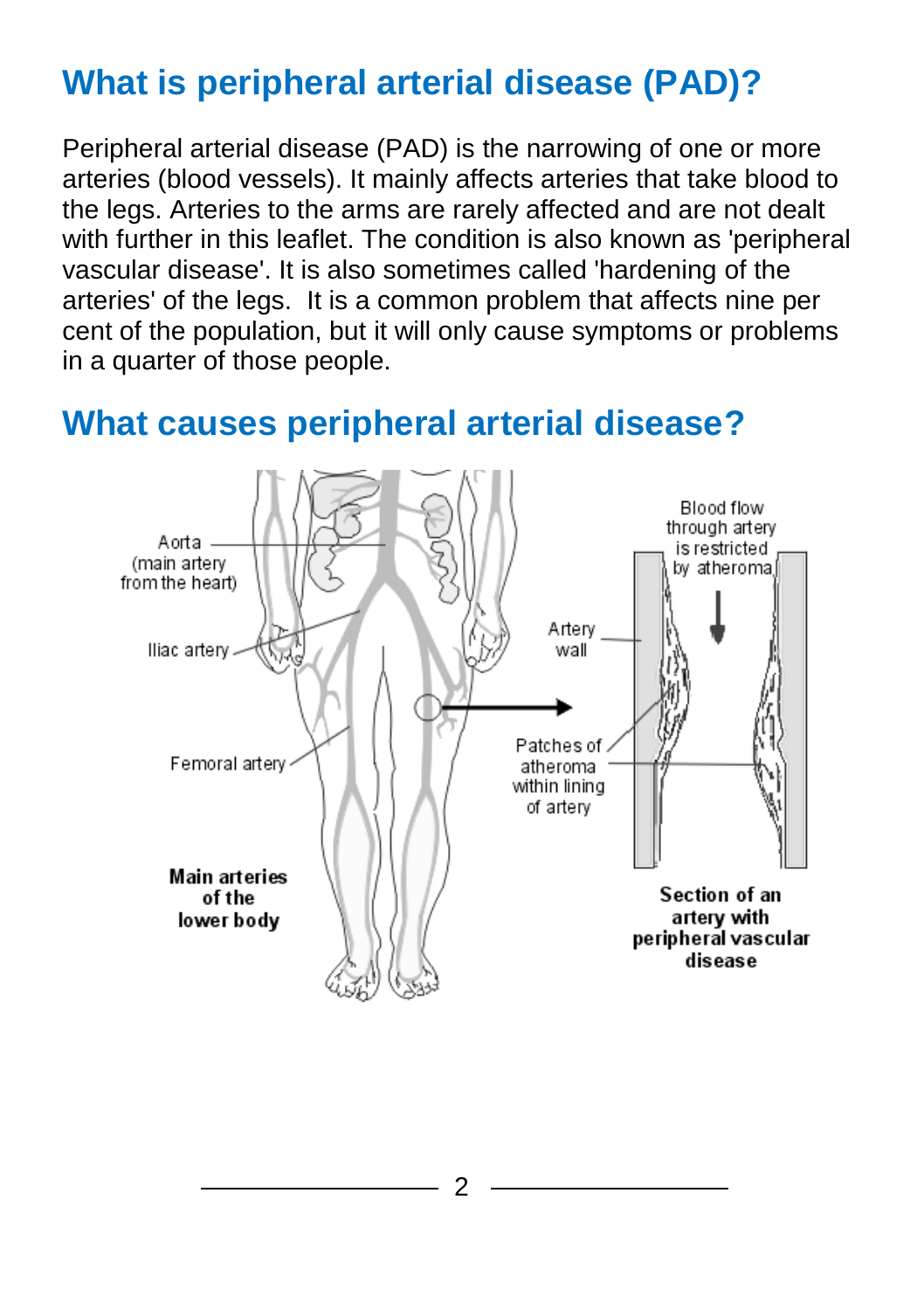The narrowing of the arteries is caused by atheroma. Atheroma is like fatty patches or 'plaques' that develop within the inside lining of arteries. A patch of atheroma starts quite small and causes no problems at first. Over the years, a patch of atheroma can become thicker (it is a bit like scale that forms on the inside of water pipes).

A thick patch of atheroma makes the artery narrower. This reduces the flow of blood through the affected section of the artery. Tissues 'downstream' have a reduced blood supply which can lead to symptoms and problems.

Atheroma can develop in any artery, but the common arteries affected are:

- Arteries taking blood to the heart this is called ischaemic heart disease and may lead to problems such as angina and heart attacks.
- Arteries taking blood to the brain which may eventually lead to a stroke.
- Arteries taking blood to the legs which may lead to PAD.

## **What causes atheroma?**

Everybody has some risk of developing atheroma. However, certain 'risk factors' increase the risk. Risk factors include:

Lifestyle risk factors that can be prevented or changed:

- Smoking.
- Lack of physical activity (a sedentary lifestyle).
- Obesity.
- An unhealthy diet.
- Excess alcohol.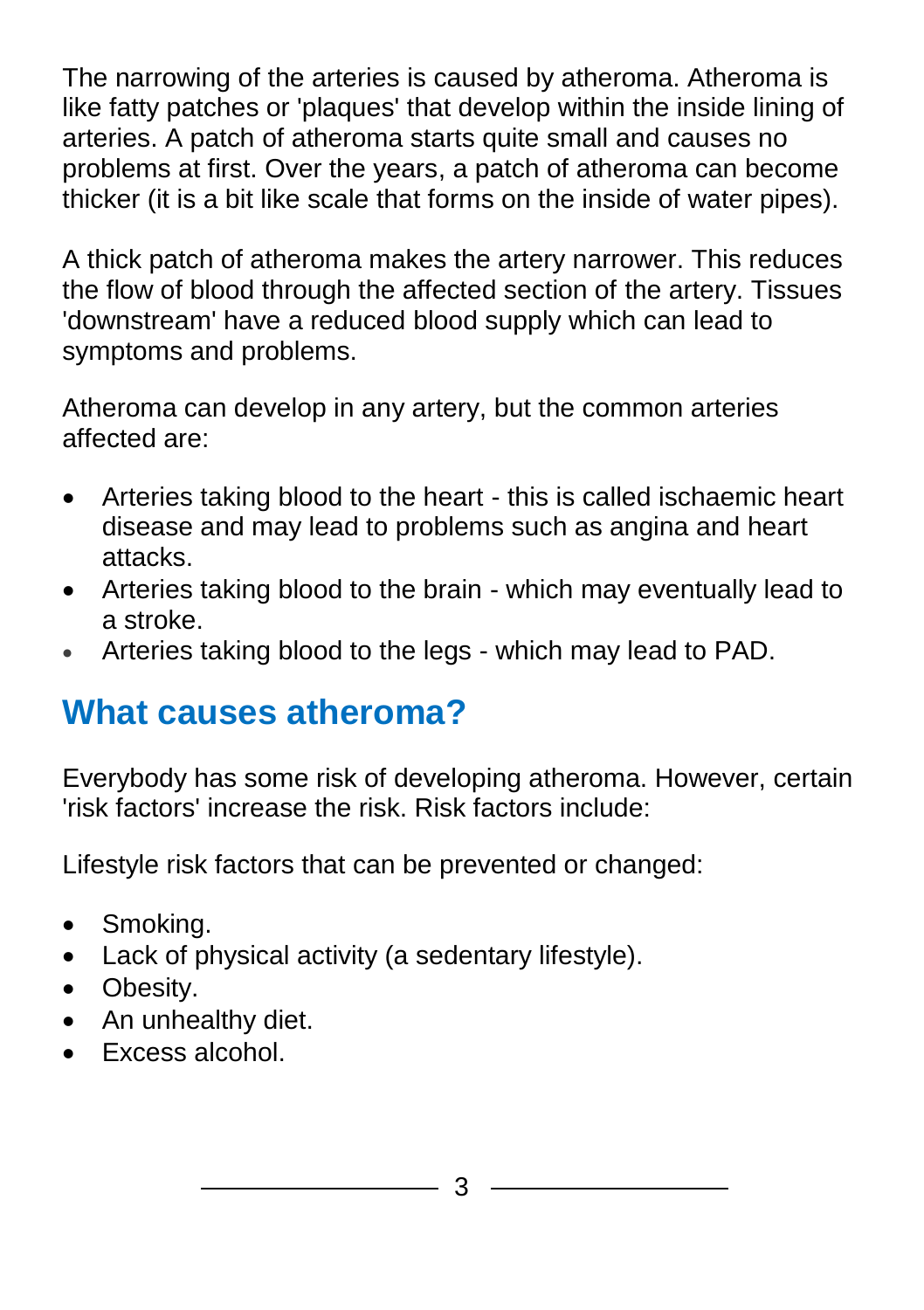Treatable or partly treatable risk factors:

- Hypertension (high blood pressure).
- High cholesterol blood level.
- High triglyceride (fat) blood level.
- Diabetes.
- Kidney diseases causing reduced kidney function.

Fixed risk factors – ones that you cannot alter:

- A strong family history. This means if you have a father or brother who developed heart disease or a stroke before they were 55, or a mother or sister before they were 65.
- Being male.
- An early menopause in women.
- Age. The older you become, the more likely you are to develop atheroma.
- Ethnic group. For example, people who live in the UK with ancestry from India, Pakistan, Bangladesh or Sri Lanka have an increased risk.

However, if you have a fixed risk factor, you may want to make extra effort to tackle any lifestyle risk factors that can be changed.

Please note that some risk factors are more 'risky' than others, for example smoking causes a greater risk to health than obesity. Also, risk factors interact, so if you have two or more risk factors, your health risk is much more increased than if you just have one. For example, a middle-aged male smoker who does little physical activity and has a strong family history of heart disease has quite a high risk of developing a cardiovascular disease, such as a heart attack, stroke or peripheral arterial disease before the age of 60.

Research is looking at some other factors that may be risk factors, for example high blood levels of apolipoprotein B or homocysteine are being investigated as possible risk factors.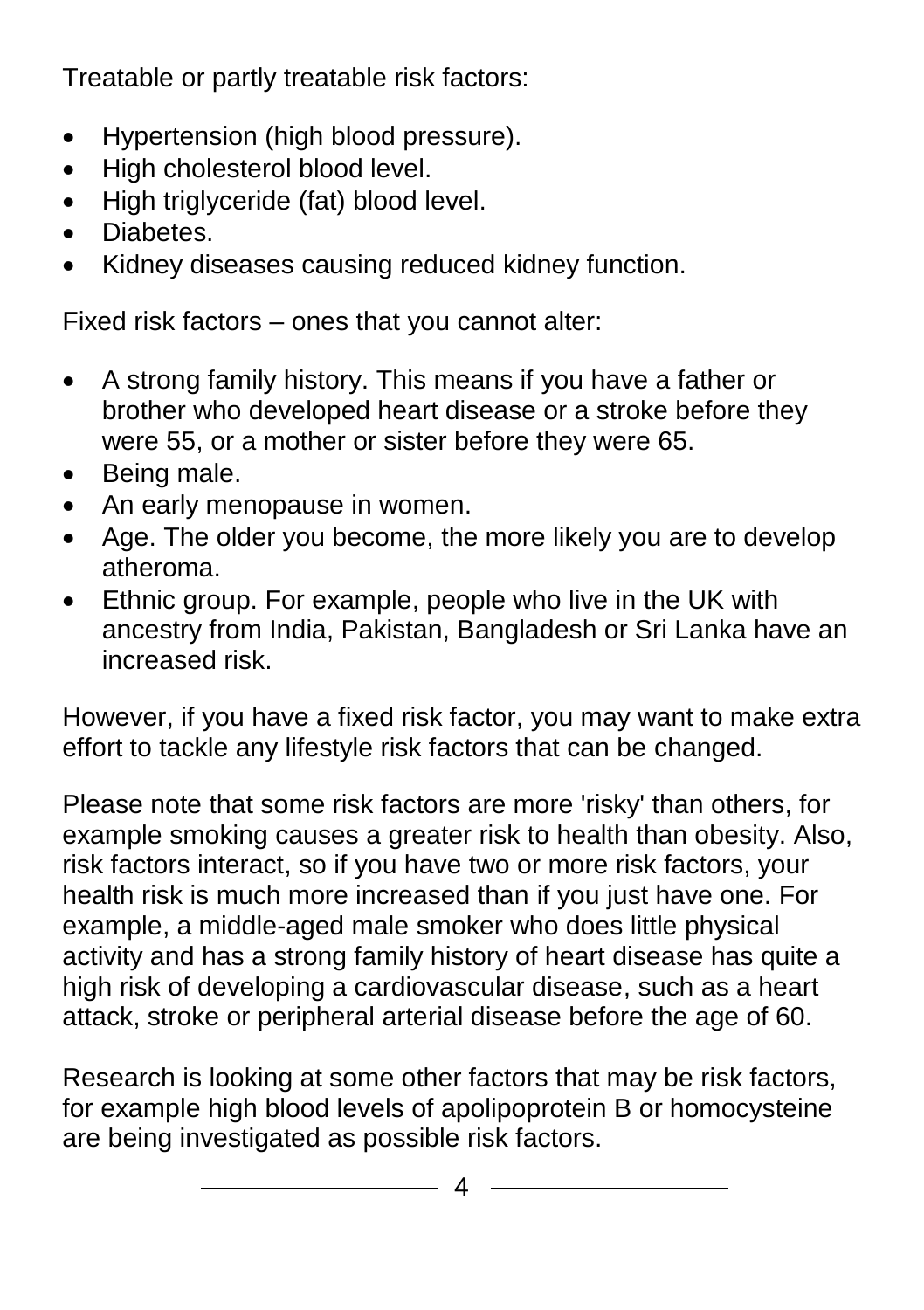## **What are the symptoms of PAD?**

The typical symptom is pain, which develops in one or both calves when you walk. This is called intermittent claudication. It is due to the narrowing of the femoral artery, which is the most common site for atheroma to develop in PAD. When you walk, the calf muscles need an extra blood and oxygen supply.

The narrowed artery cannot deliver the extra blood, and so pain occurs from the oxygen-starved muscles. The pain soon goes when you stop walking. The pain comes on more rapidly when you walk up a hill or stairs than when you walk on flat ground.

If an artery higher 'upstream' is narrowed, such as the iliac artery or aorta, then you may develop pain in your thighs or buttocks when you walk. Unfortunately, the blockage which causes the claudication will not clear itself, but the situation can improve. Smaller arteries in the leg may enlarge to carry blood around the blocked main artery. This is called 'collateral' circulation. If the blood supply to the legs becomes worse, the following may be found by a doctor who examines you:

- Poor hair growth below your knee and poor toenail growth.
- **•** Cool feet.
- Weak or no pulses in the arteries of your feet.

## **Severe cases**

If the blood supply is very much reduced, you may develop pain even at rest, particularly at night when the legs are raised in bed. Typically, rest pain first develops in the toes and feet rather than in the calves. Ulcers (sores) may develop on the skin of your feet or lower leg if the blood supply to the skin is poor. In a small number of cases, gangrene (death of tissue) of a foot may result. This is usually preventable.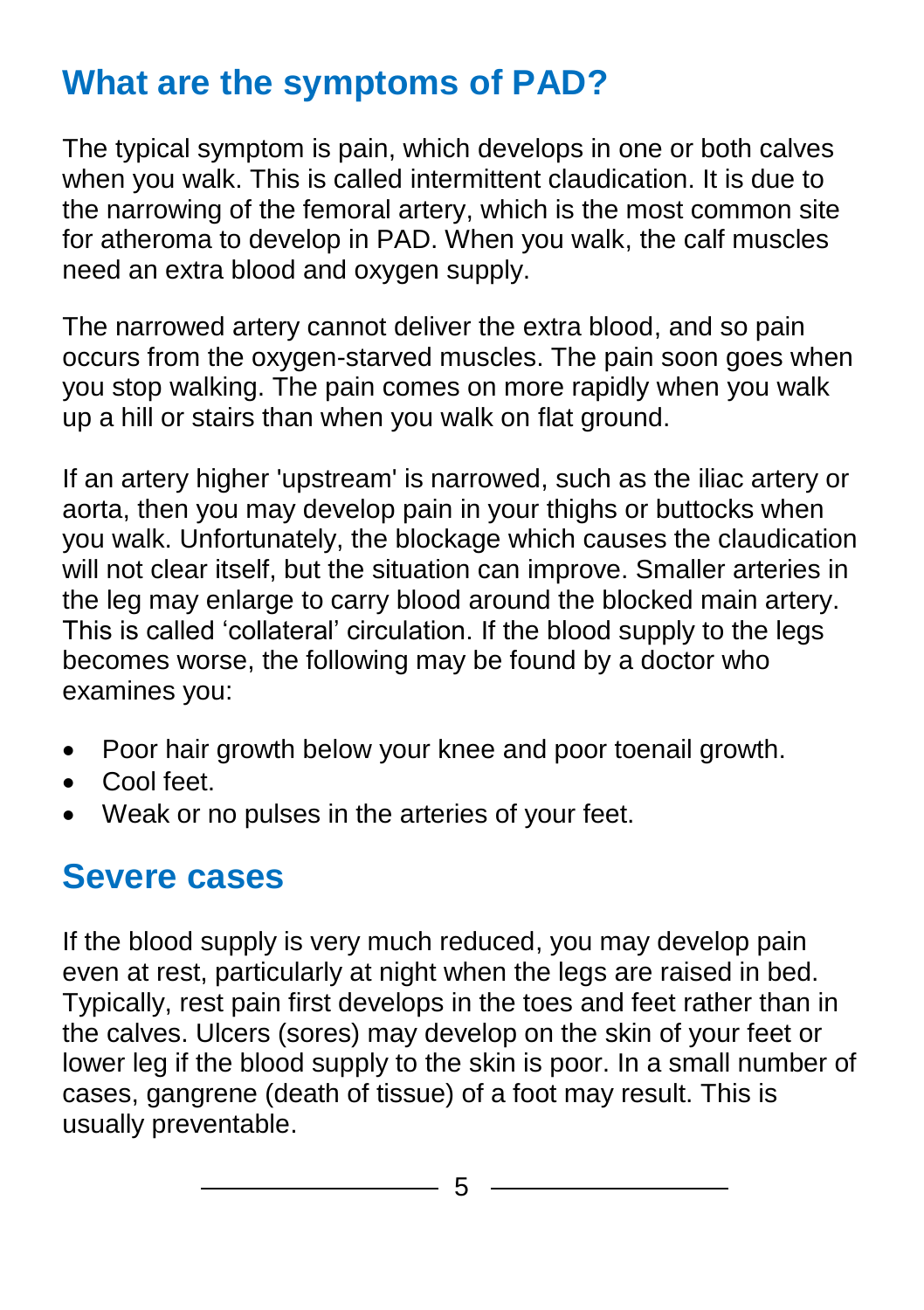## **How is PAD diagnosed?**

The diagnosis is usually made by the typical symptoms. A simple test that your doctor may do is to check the blood pressure in your ankle and compare this to the blood pressure in your arm. If the blood pressure in your ankle is much different to that in your arm, this usually means that one or more arteries going to your leg or in your leg are narrowed.

More sophisticated tests are not needed in most cases. They may be done if the diagnosis is in doubt or if surgery is being considered (which is only in the minority of cases). For example, a CT scan, an MRI scan or an ultrasound scan of the arteries can build up a 'map' of your arteries and show where they are narrowed.

## **What is the outlook (prognosis) for PAD?**

In most cases, the outlook for the legs is quite good. However, if you have PAD, it means that you have an increased risk of developing atheroma in other arteries. Therefore, you have a higher than average risk of developing heart disease (such as angina or a heart attack) or of having a stroke.

The main concern for most people with PAD is not that they might need an amputation, but the increased risk of having a heart attack or stroke. The chance of developing severe PAD (and heart disease or a stroke) is much reduced by the self-help measures and treatments described in the next section.

## **What self-help measures can I do?**

#### **Stop smoking**

If you smoke, then stopping smoking is the best treatment. Stopping smoking doubles or triples walking distance without pain in over eight out of 10 people with PAD. Stopping smoking also greatly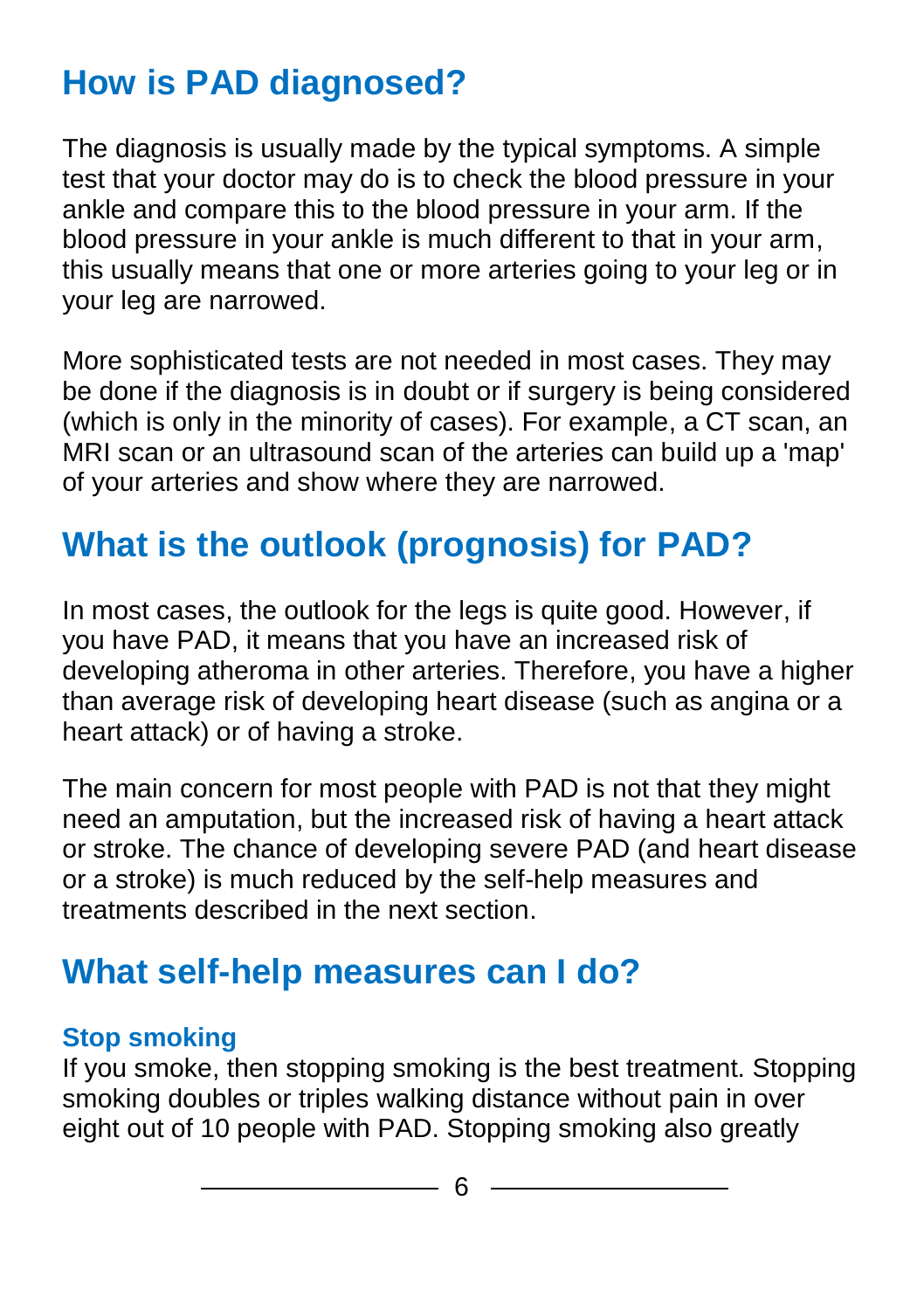reduces your risk of having a heart attack or stroke. See your practice nurse for help if you find it difficult to stop smoking. Nicotine gum or tablets to help you stop may be an option. There are also other medicines that are sometimes prescribed to help people stop smoking.

#### **Exercise regularly**

Regular exercise encourages other smaller arteries in the legs to enlarge and improve the blood supply. If you exercise regularly, there is a good chance that symptoms will improve and the distance that you can walk before pain develops will increase.

Walking is the best exercise if you have PAD. Regular exercise means a walk every day or on most days. Walk until the pain develops, then rest for a few minutes. Carry on walking when the pain has eased. Keep this up for at least 30 minutes each day and preferably for an hour a day. The pain is not damaging to the muscles.

Patients with intermittent claudication are invited to attend a specialist supervised exercise programme which involves two hours of supervised exercise per week for a three month period. Research has shown that taking part in exercise and physical activity can lead to improvements in symptoms in the short term for people with intermittent claudication.

Other exercises such as cycling and swimming will also help you to become fit and are good for the heart. However, these should be done in addition to walking, as walking has been shown to be the best exercise to improve symptoms of PAD.

Research studies have shown that if you stop smoking and exercise regularly, symptoms of PAD are unlikely to become worse and they often improve. Your risk of developing heart disease or a stroke will also be reduced.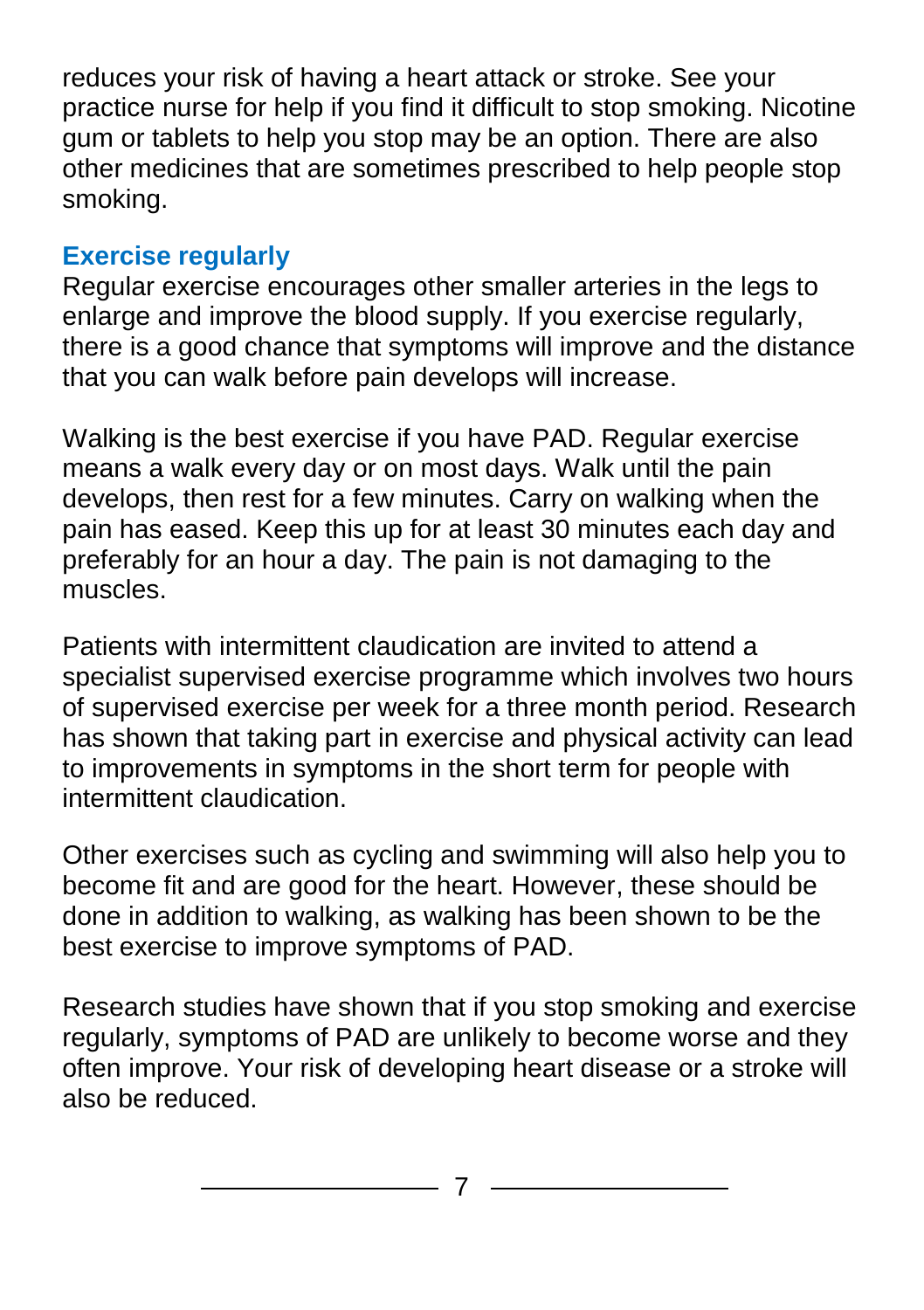#### **Lose weight if you are overweight**

Losing weight reduces the demands on the heart and leg muscles and reduces the risk of atheroma forming.

#### **You should eat a healthy diet**

This is the same as advised to prevent heart disease. This reduces the chance of atheroma forming. A practice nurse may advise you on how to eat a healthy diet, and there is another leaflet about healthy eating which gives details. Briefly, a healthy diet means:

- At least five portions of a variety of fruit and vegetables a day.
- The bulk of most meals should be starch-based foods (such as cereals, wholegrain bread, potatoes, rice, pasta) plus fruit and vegetables.
- Not much fatty food, such as fatty meats, cheeses, full-cream milk, fried food, butter etc. Use low-fat, mono-, or polyunsaturated spreads.
- Include two to three portions of fish a week. At least one of which should be 'oily' (such as herring, mackerel, sardines, kippers, salmon or fresh tuna).
- If you eat meat, it is best to eat lean meat or poultry such as chicken.
- If you do fry, choose a vegetable oil such as sunflower, rapeseed or olive oil.
- Try not to add salt to food and limit foods that are salty, such as processed foods.

#### **Alcohol**

Drinking a small or moderate amount of alcohol helps to reduce the risk of developing cardiovascular diseases such as PAD. That is one to two units a day, which is up to 14 units a week. Drinking more than 15 units a week does not reduce the risk and drinking more than the recommended upper limits can be harmful. Men should drink no more than 21 units a week (and no more than four units in any one day), and women should drink no more than 14 units a week (and no more than three units in any one day).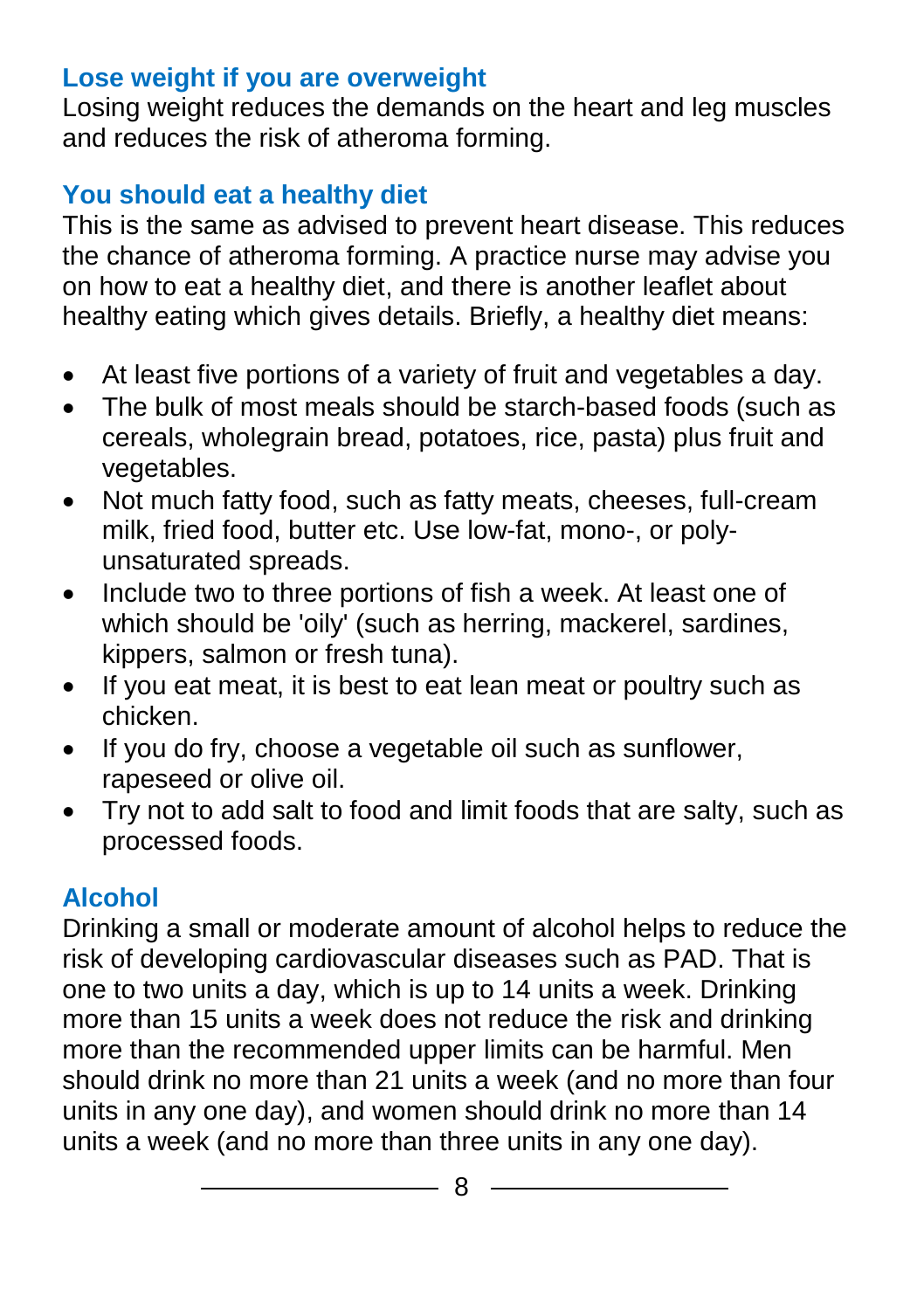One unit is in about half a pint of normal strength beer, two thirds of a small glass of wine or one small pub measure of spirits.

### **Take care of your feet**

Try not to injure your feet. Injury may lead to an ulcer or infection developing more easily if the blood supply to the feet is reduced. Do not wear tight shoes or socks which may reduce blood supply. Tell your doctor if you have any foot injury, pain in a foot when you are resting or any marked change in skin colour or temperature in either of your feet.

## **What are the treatments for PAD?**

The self-help measures mentioned in the section before are the most important part of treatment. In addition, medication is often advised. Surgery is only needed in a small number of cases.

#### **Medicines**

 Aspirin is usually advised. A daily low dose (75 mg) is usual. This does not help with symptoms of PAD, but helps to prevent blood clots (thrombosis) forming in the arteries. It does this by reducing the 'stickiness' of platelets in the blood stream (aspirin is an 'antiplatelet' medicine). A blood clot is a rare complication of PAD.

However, people with PAD have a higher than average risk of developing a heart attack or stroke (which are usually caused by blood clots). A daily low dose of aspirin reduces this risk too. If you cannot take aspirin, alternative antiplatelet medicines such as clopidogrel may be advised.

- A 'statin' medicine is usually advised to lower your cholesterol level. This helps to prevent a build-up of atheroma.
- If you have diabetes, good control of your blood glucose level will help to prevent PAD from getting worse.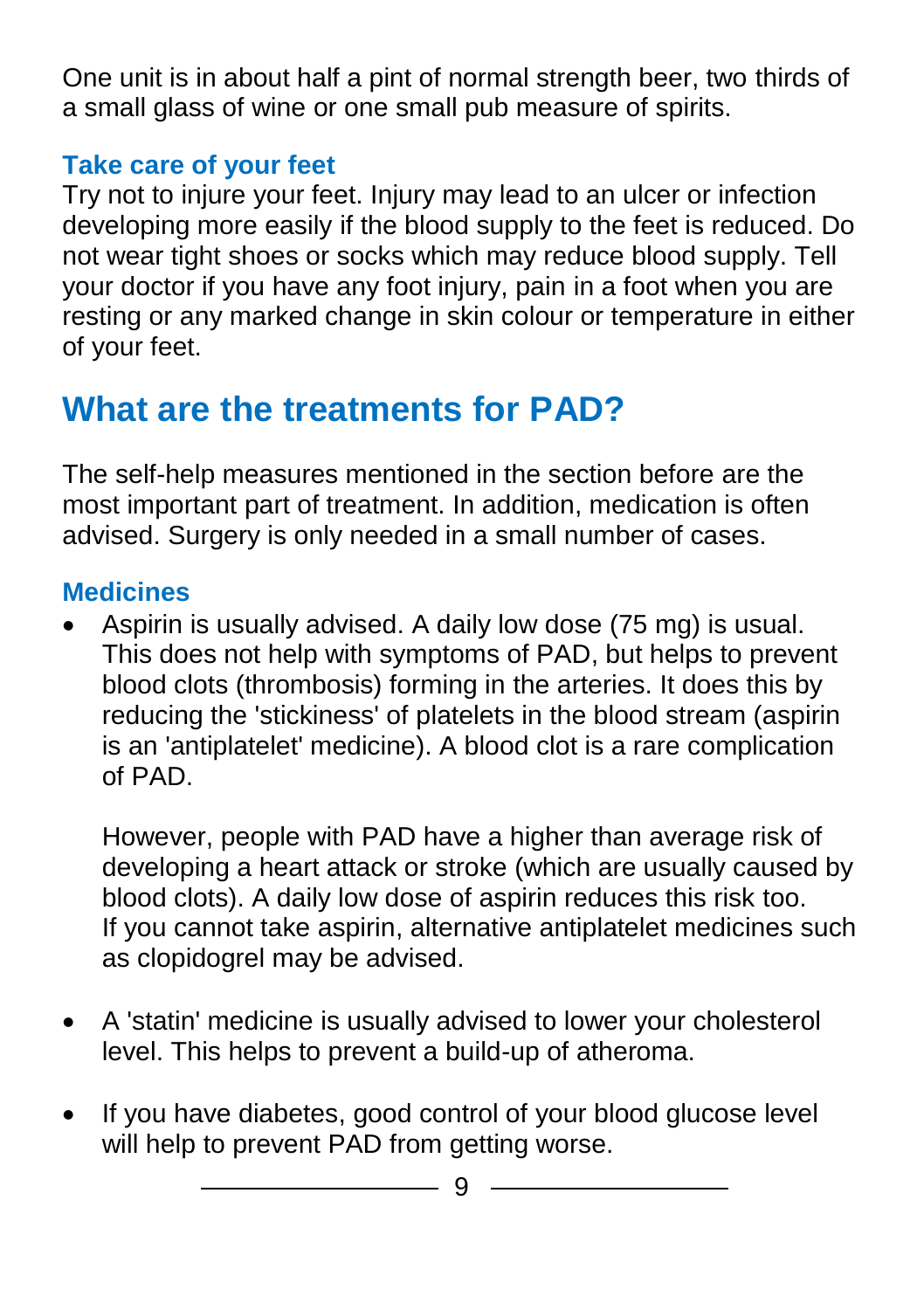- If you have high blood pressure, you will normally be advised to take medication to lower it.
- Other medicines are sometimes used to try to 'open up' the arteries, for example niftidrofuryl. One may be tried and may help. However, they do not work in all cases, therefore there is no point in continuing with these medicines if you do not notice an improvement in symptoms within a few weeks.

#### **Surgery**

Most people with PAD do not need surgery. Your general practitioner (GP) may refer you to a surgeon if symptoms of PAD become severe, particularly if you have pain when you are resting. Surgery is considered a last resort. Surgery is not easy and does have complications. There are three main types of operation for PAD:

- **Angioplasty** is where a tiny 'balloon' is inserted into the artery and 'blown up' at the section that is narrowed. This widens the affected segment of artery. This is only suitable if a short segment of artery is narrowed.
- **Bypass surgery** is where a graft (like a flexible pipe) is connected to the artery above and below a narrowed section. The blood is then diverted around the narrowed section.
- **Amputation** of a foot or lower leg is needed in a small number of cases. It is needed when severe PAD develops and a foot develops gangrene due to a very poor blood supply.

## **Further help and information**

British Heart Foundation 14 Fitzhardinge Street London W1H 6DH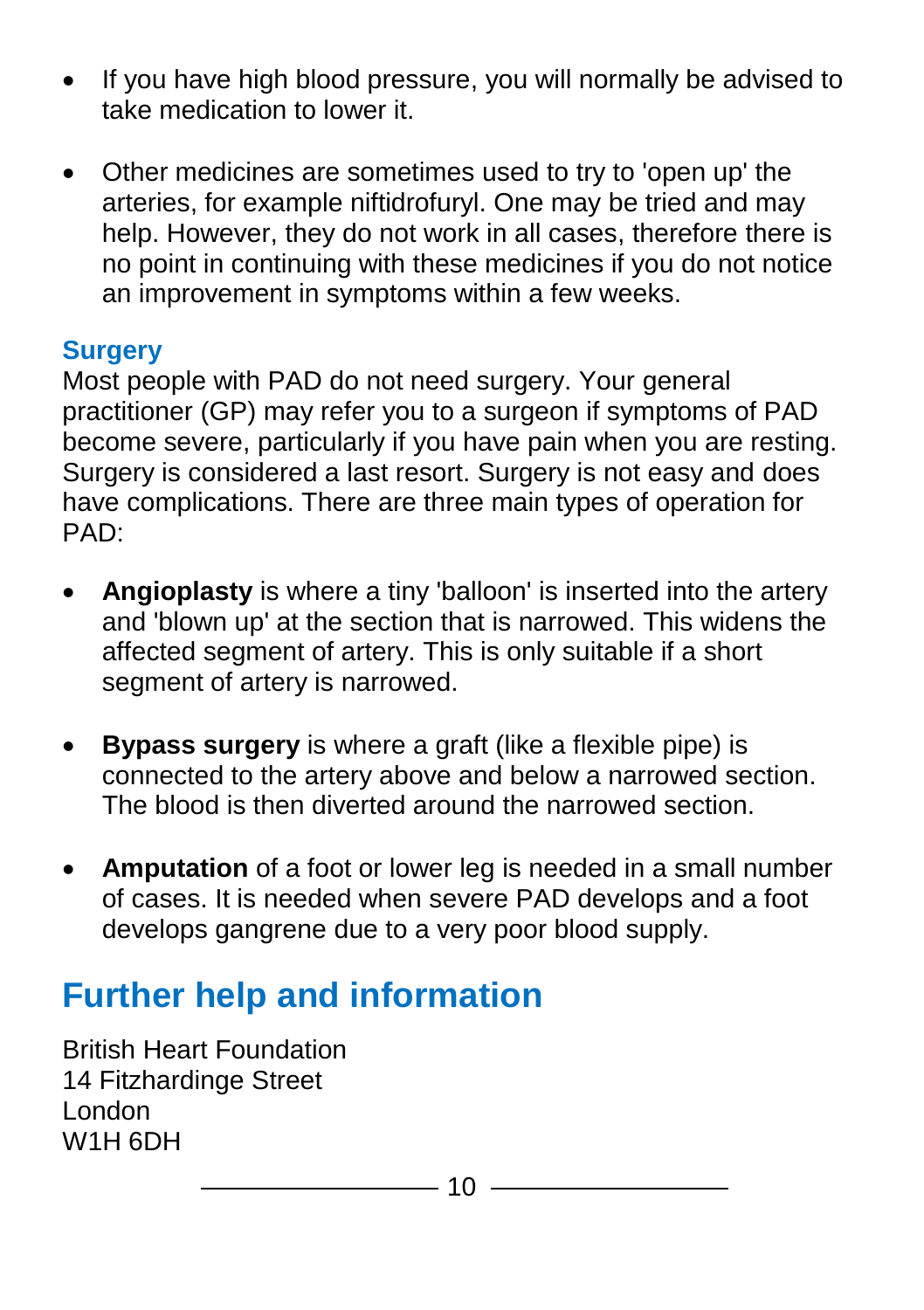Tel (Heart Helpline): 0300 330 3311 Web: **[www.bhf.org.uk](http://www.bhf.org.uk/)**

The Circulation Foundation Web: **[www.circulationfoundation.org.uk](http://www.circulationfoundation.org.uk/)** Publishes a number of patient information leaflets about vascular illness. It also funds research into the prevention and causes of vascular disease.

## **Your comments**

You can contact the Patient Advice and Liaison Service (PALS) on freephone 0800 073 0510.

PALS is here to support patients, relatives or carers when they have concerns or queries. They will do their best to resolve any concerns you may have and can also give advice on making a formal complaint.